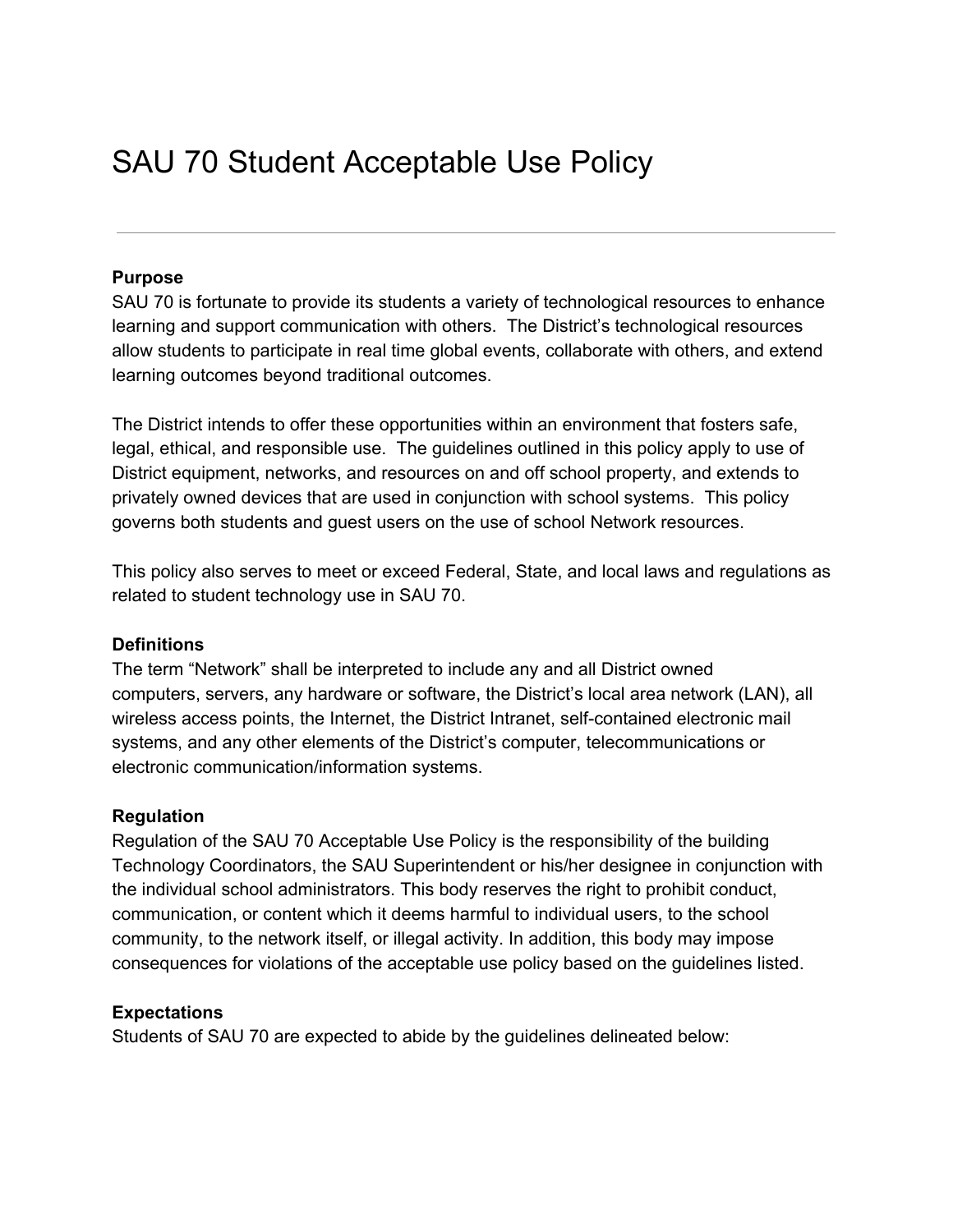## **Use of Computers, Chromebooks, and Mobile Devices**

Computers, Chromebooks, iPads and all other devices at SAU 70 are for educational purposes. It is within a teacher's purview to limit the use of such devices to support our educational goals. SAU 70 employs the use of third party applications to regulate and monitor technological resources for violations of this AUP as well as to protect and maintain a safe environment for learning. SAU 70 filters content in accordance with Federal law that has been categorized as bullying, pornographic, obscene, illegal, terroristic, profane, or harassing. Content filters are managed by the District Technology Director and can be manipulated to accommodate instructional goals as needed at each individual school.

#### **Social Media**

Social media refers to online tools and services that allow any Internet user to create and publish content. Many of these sites use personal profiles where users post information about themselves. Social media allows those with common interests to share content easily, expanding the reach of their ideas and work.

While social networking is a valuable tool for connecting and communicating outside the classroom, there are some risks to consider when using these tools.

Below are guidelines to follow when representing SAU 70 on social media platforms.

#### Always:

- Maintain a secure and private password
- Be respectful. Represent yourself and your school positively and be considerate of others' opinions.
- Be ethical. Never publish or share private information of yourself or others.
- Assume all content, whether personal or school-related, is public.
- Be accurate and appropriate in posts. Utilize spelling and grammar check. If mistakes are made, correct them and take responsibility for any errors.
- Notify a teacher or administrator if any social media action may impact others' well being or safety.
- Never create or knowingly share or engage with falsified accounts. Advocate for those who may have been victims of falsified accounts and report this information to an administrator.
- Refrain from publishing images, audio, or video of an individual or group without consent.
- Refrain from representing an official school organization, class, or sport without permission from a coach, teacher, or administrator.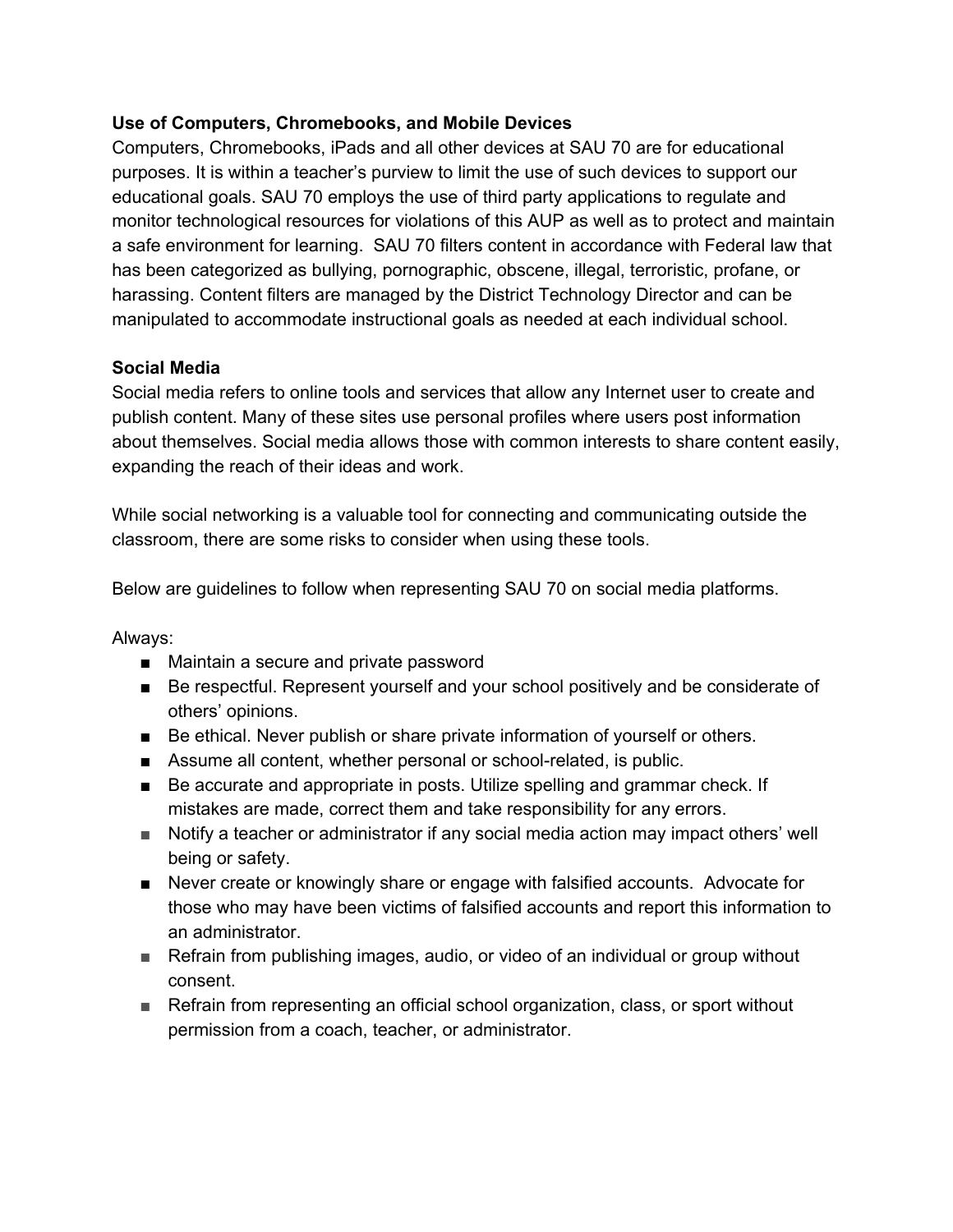At no time, should students be asked to use personal social media accounts to log on to required applications, or modify social media privacy settings in order to access required content.

# **Use of Email, Chat, and Other Electronic Communications**

SAU 70 supports multiple resources for electronic communication. When grade level appropriate, students are expected to use these applications to communicate with teachers and classmates and for networking purposes related to higher education. When grade level appropriate, it is the student's responsibility to regularly check email for schoolwide communications. School email is considered public record. Students are strongly discouraged from using non school resources for communicating with school personnel.

## **Internet Access**

The Internet offers vast, diverse, and unique resources. Student use of the Internet is closely linked to the mission and goals of the school. SAU 70 firmly believes that the value of the information and interaction available on this worldwide network far outweighs the possibility that users may procure material that is inconsistent with the educational goals of the district. SAU 70 educates students in the responsible, safe, and ethical use of the Internet. Users should adhere to the following safety and behavior guidelines in order to protect the school's ability to provide this resource to the community.

The use of the school's network and Internet resources should support the educational objectives of the school. Access to the Internet is a privilege and not a right. Users should take responsibility for their own behavior. Inappropriate behavior may result in the loss of this privilege. Technology is constantly changing and because of that fact, the guidelines for Internet use, listed below are also subject to change.

## **Safety**

In the interest of protecting personal safety, users should be cautious with giving out personal information and should take steps to understand about "secure" communications.

Users should avoid:

- transmitting personal information such as a full name, driver's license number, financial data, home and/or cell phone number. sending content that is lewd, suggestive, or that involves nudity, clicking on links or downloading anything sent from unknown people or links or messages that are out of character for people you do know.
- using non-school resources for school communications (ie. social media, texting)

## **Behavior**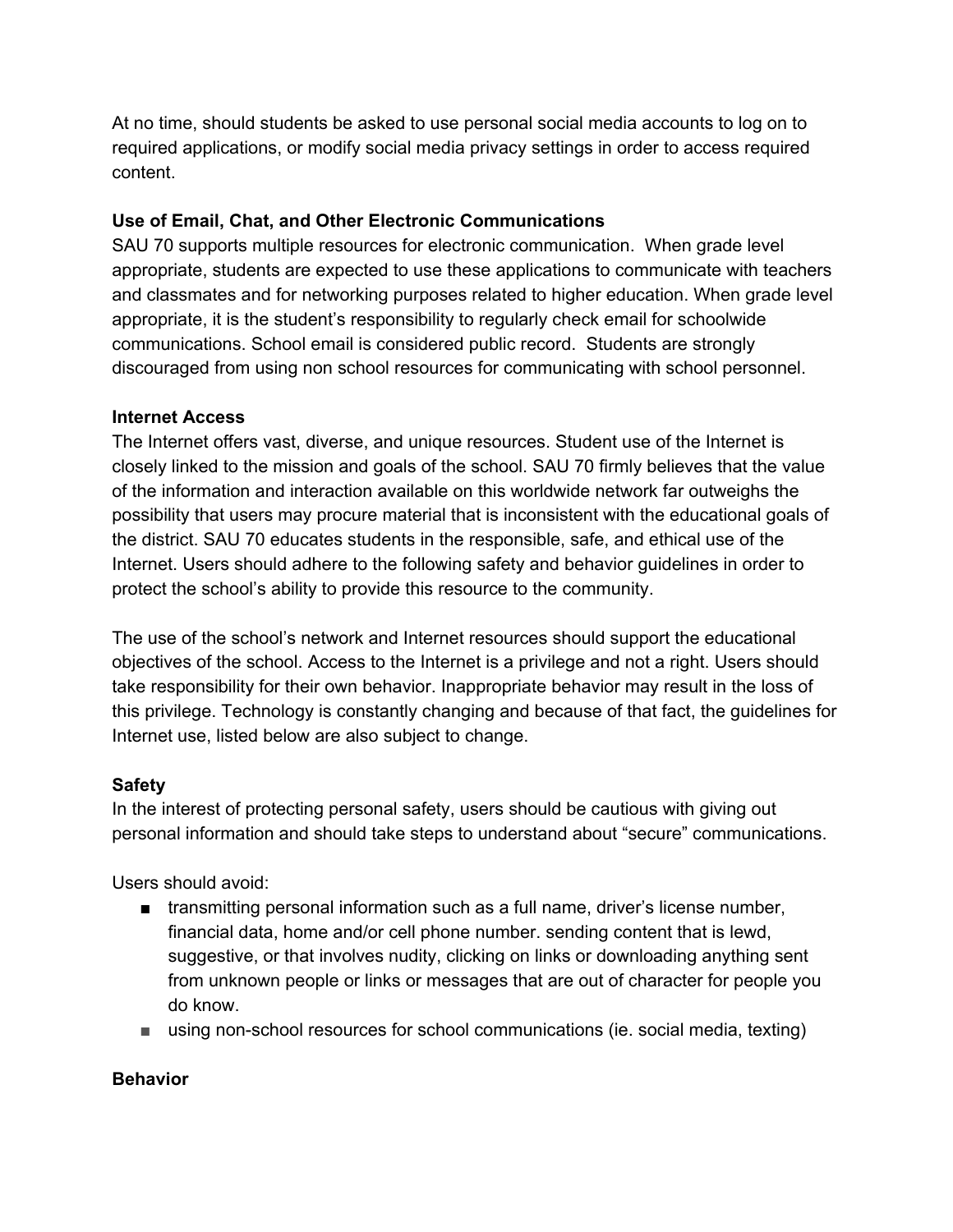Users are expected to be polite and considerate of other users, to use appropriate language in electronic communications, and to confine their use of computing resources to further educational objectives.

The following behaviors are considered unacceptable:

- Damaging devices and their peripherals. This includes removal or alteration of peripherals, identifying labels, barcodes, or serial numbers.
- Using information technology resources for commercial purposes, partisan political purposes, or for any unlawful purpose.
- Using electronic media to harass or threaten other persons, or to display, design, copy, store, draw, print, or publish obscene language or graphics.
- Repeatedly or purposefully engaging in activities which unreasonably tax computing and network resources or go beyond their intended or acceptable use. Borrowing, lending, falsifying or misusing a computer account, or allowing, or facilitating the unauthorized access to use of school computing resources by a third party.
- Using school computing resources to gain or attempt to gain unauthorized access to computing resources either inside or outside of school.
- Interfering with the operation of the school's information technology resources by deliberately attempting to degrade or disrupt resource performance, security, or administrative operations.
- Intercepting or attempting to intercept or otherwise monitor any communications not explicitly intended for him or her without authorization.
- Copying, reading, accessing, using, misappropriating, altering, publishing or destroying computer files, output data, documents or other files of another individual or attempts to do so, without the permission of that individual, teacher, or authorized administrator.
- Making, distributing and/or using unauthorized duplicates of copyrighted material, including software applications, proprietary data, and information technology resources. This includes sharing of entertainment (e.g., music, movies, video games) files in violation of copyright law.
- Violating the terms and conditions of software license agreements for software distributed by the school, by giving, lending, selling, or leasing such media or software to others for their own use.
- Using school resources to access, submit, post, publish, forward, download, scan or display defamatory, abusive, obscene, vulgar, sexually explicit, sexually suggestive, threatening, discriminatory, harassing, bullying and/ or illegal materials, images (still or video), messages, and text.
- Excessive use of resources for personal affairs (shopping, gaming, streaming media, etc)
- Using electronic communications in any manner which violates school/District policies or local/state/Federal laws.